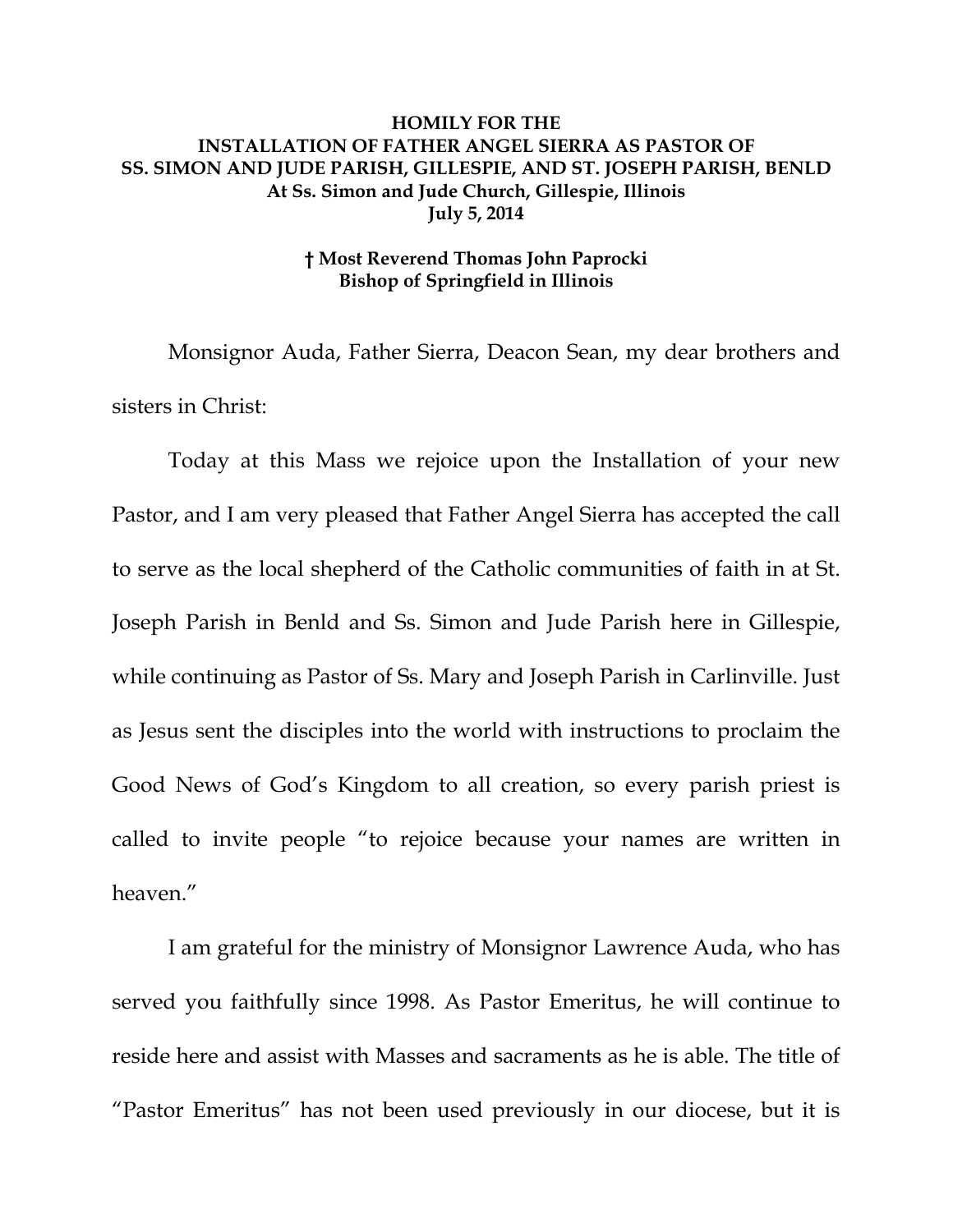provided for in the *Code of Canon Law* and many other dioceses use it. This diocese has a Bishop Emeritus and the universal Church now has a Pope Emeritus, so I think we can now have a Pastor Emeritus and make it work for your parish! Please join me in showing your appreciation to Monsignor Auda for his dedicated pastoral service for so many years!

Father Sierra will now serve you as pastor in this Third Millennium of Christianity, so I think it is fitting to call to mind a theme suggested by our late Holy Father, the Great Pope Saint John Paul II, in his Apostolic Letter, *NOVO MILLENNIO INEUNTE*, "On entering the New Millennium," which I quote as follows (nos. 30-31): "First of all, I have no hesitation in saying that all pastoral initiatives must be set in relation to *holiness*. . . . To ask catechumens: 'Do you wish to receive Baptism?' means at the same time to ask them: 'Do you wish to become holy?' It means to set before them the radical nature of the Sermon on the Mount: 'Be perfect as your heavenly Father is perfect' (*Mt* 5:48)".

When he was Pope, Saint John Paul II used to send a letter every year to all the priests of the Church on the occasion of Holy Thursday. In 2001, he wrote this to his priests: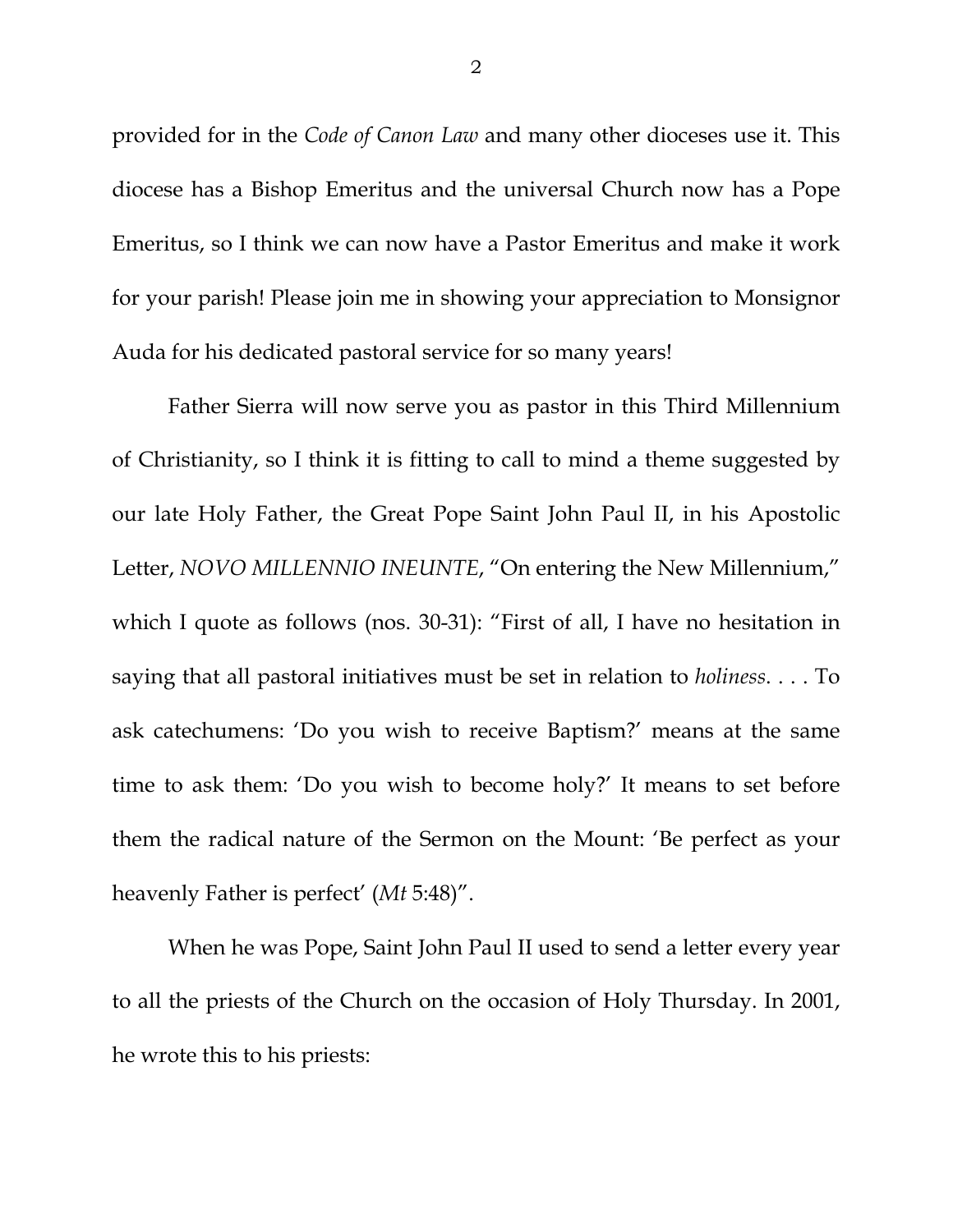"At this time, I am thinking of the work you do every day, work that is often hidden and, without making headlines, causes the kingdom of God to advance in people's minds and hearts. I want you to know of my admiration for this ministry, discreet, tenacious and creative, even if it is sometimes watered by those tears of the soul which only God sees and 'stores in his bottle.' Your ministry is all the more admirable when it is tested by the resistance of a widely secularized environment, which subjects priestly activity to the temptations of fatigue and discouragement. You well know that such daily commitment is precious in the eyes of God. At the same time, I wish to echo the voice of Christ who continually calls us to deepen our relationship with him. 'Behold, I stand at the door and knock' (Rev. 3:20)."1 Referring to his Apostolic Letter that I mentioned earlier, the Pope continued, "In *Novo Millennio Ineunte* I indicated the commitment to holiness as the first element of all wise pastoral 'planning.' It is the basic task of all believers, so how much more it must be for us!"2

For a diocesan priest, I believe the keys to holiness are found in the promises of celibacy, obedience and the daily praying of the Liturgy of the Hours, the promises we made when we were ordained. The *Program of Priestly Formation* (5<sup>th</sup> edition), approved by the Holy See for the training of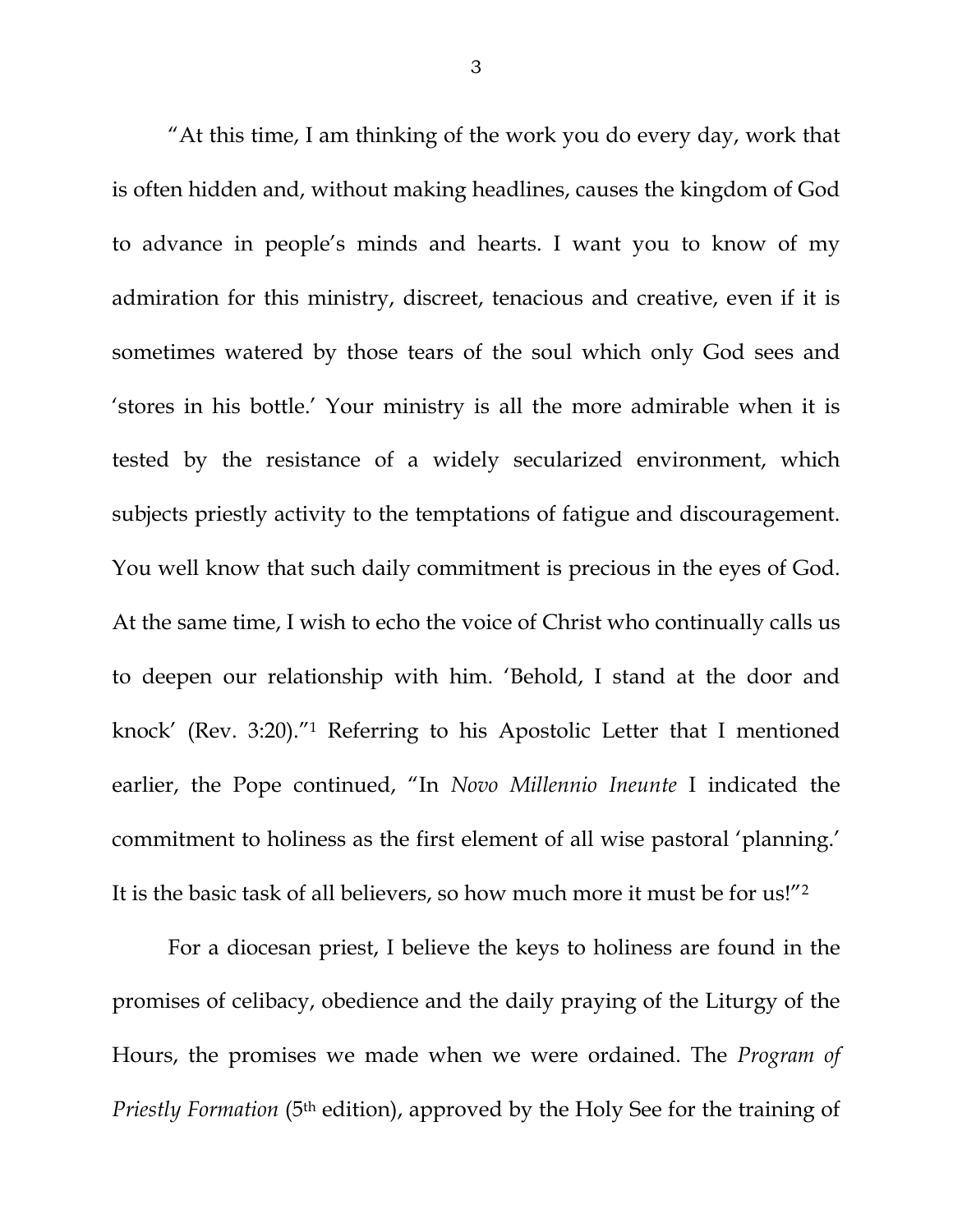priests in the United States, says that "celibacy cultivates the evangelical motivations for embracing this [priestly] commitment and way of life: the undivided love of the Lord, the spousal love for the Church, apostolic availability, and the witness to God's promises and kingdom." Obedience "must be characterized by the willingness to hear God who speaks through his Word and through His Church and to answer His call with generosity. It is also a surrender of one's own will for the sake of the larger mission. In this regard, [priests] must develop a growing and deepening solidarity with Church teaching so as to be able to present that teaching with conviction—having appropriated it as true—and a solidarity with ecclesiastical leadership to strengthen and sustain Church unity." Through the daily praying of the Liturgy of the Hours, also known as the Breviary or Divine Office, priests "pray with the Church and for the Church. They unite themselves with the body of Christ in unceasing praise and petition." This is a "lifelong ministry" to "pray on behalf of the whole Church. It also cultivates a mind and heart attuned to the whole Body of Christ, its needs, its sufferings, its graces, and its hopes" (n. 110).

 If any one of these three pillars of priestly spirituality is neglected, the necessary support for priestly identity and mission is weakened. That is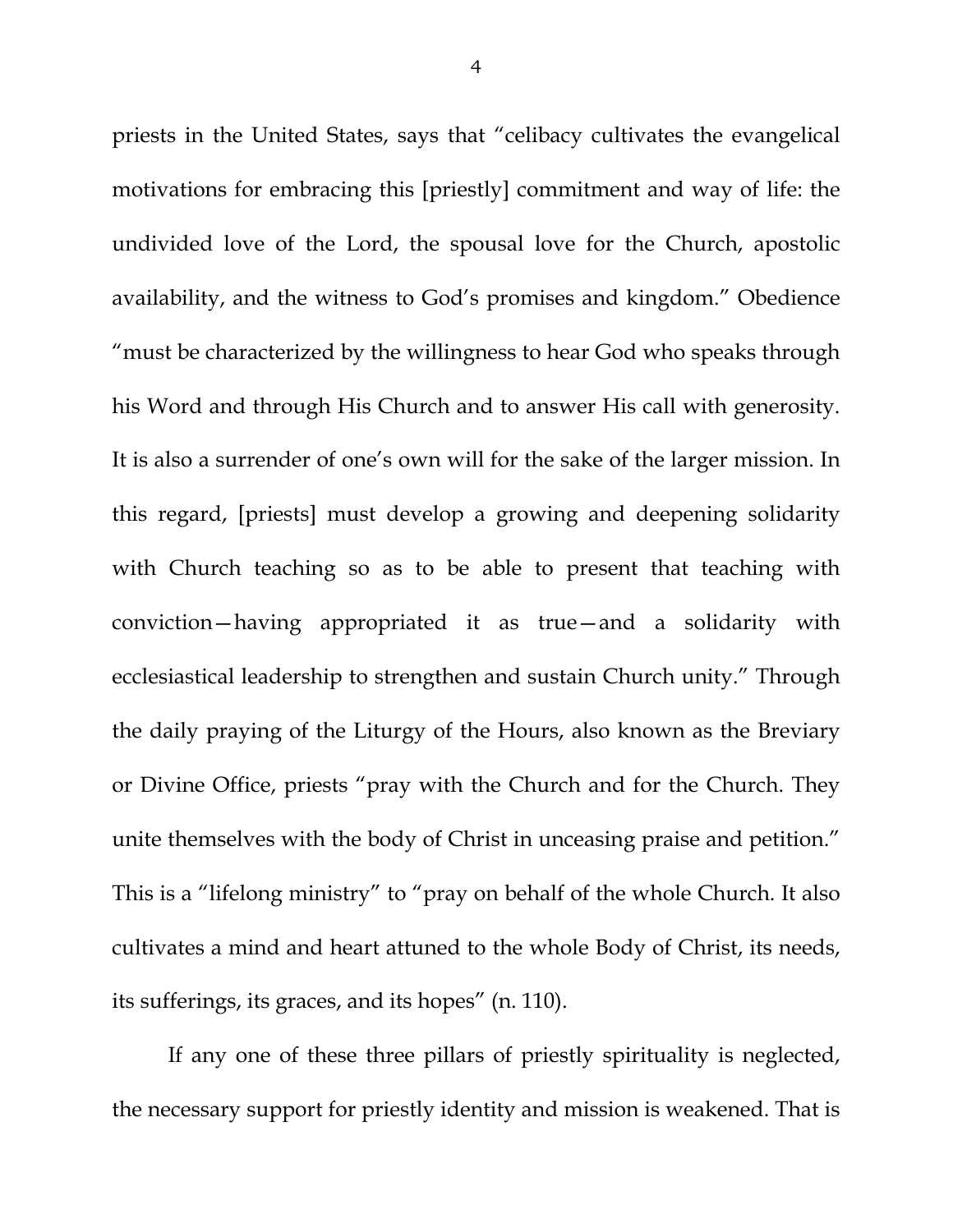why it is also essential to strengthen these supports through regular spiritual direction with a wise and holy spiritual director and by participation in an annual retreat. This is not all that is needed for a priest's holiness, but the other elements necessary for his holiness are also essential for lay people as well.

 The practical steps on the path to holiness applicable to all the Christian faithful involve following a basic plan of life. Some of these steps require daily application, such as praying a Morning Offering at the beginning of the day, the Angelus at 12:00 and 6:00 o'clock, grace before meals, an examination of conscience, an act of contrition and a prayer of thanksgiving at bedtime. Praying the Rosary, doing acts of penance, giving to charity and reading the Bible and other spiritual books should be done on a regular basis, if not daily. Everyone must participate in Mass and receive the Holy Eucharist at least once a week on Sunday to be nourished in the faith and strengthened in the bonds of communion with the Body of Christ, but many people attend Mass every day, especially during Lent, in order to obtain its bountiful graces and support for daily life. In my opinion, going to the Sacrament of Penance to confess and be absolved of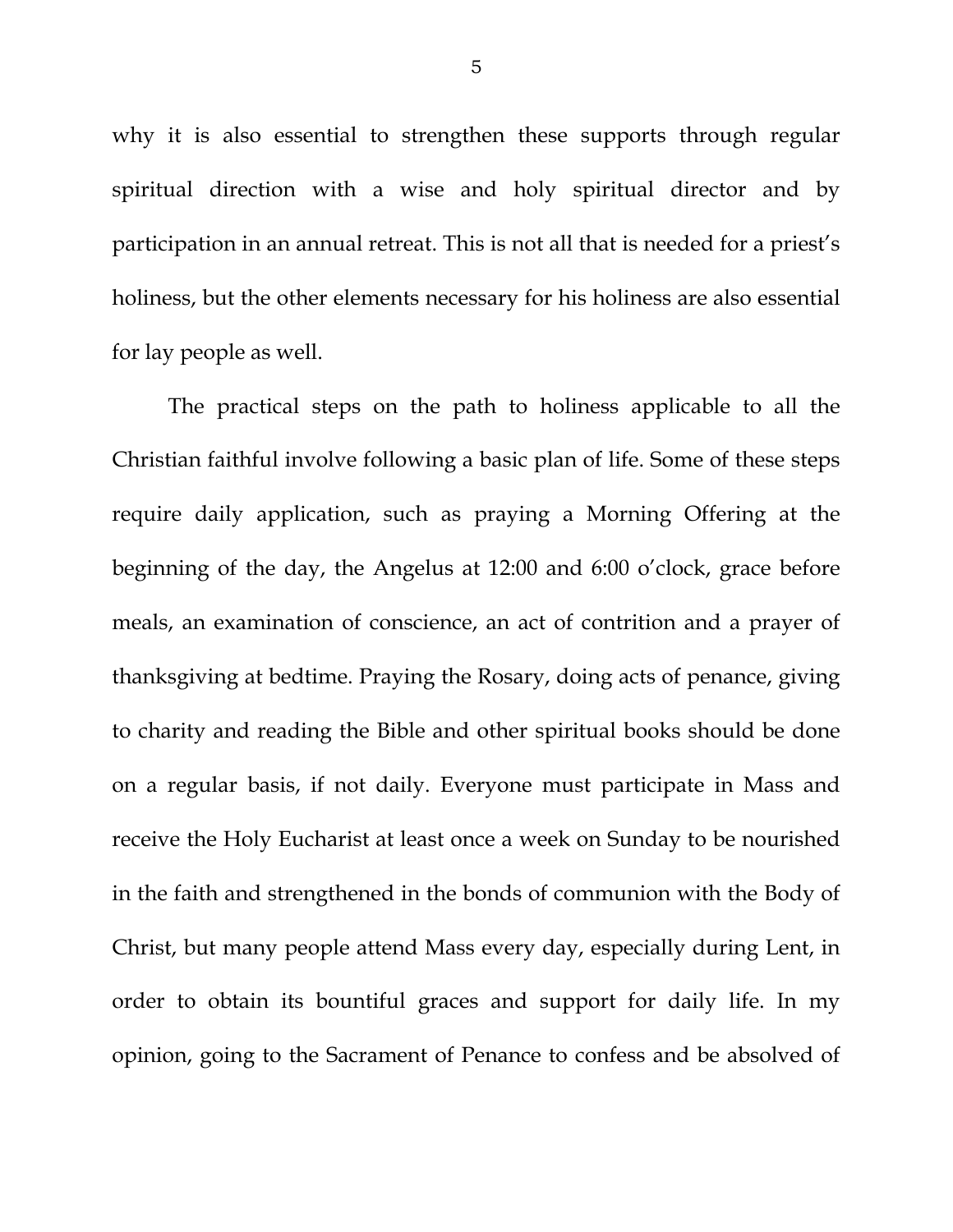our sins is something that we should do at least monthly to be reconciled with God and with His Church.

 The path to holiness does not stop with specifically religious and spiritual activities, but extends into our daily lives at home, at school and at work. While the "universal call the holiness" was highlighted at the Second Vatican Council, St. Frances de Sales wrote almost 400 years ago in his classic spiritual masterpiece, *The Introduction to the Devout Life*, that holiness is possible in all walks of life, under any circumstance and at all times. Whatever the tasks we have to perform in the world we are all called to be saints. Holiness is not the prerogative of the monks, nuns and parish priests, but of all. Everyone is called to live a life of holiness. Every human being is called to enter into living, loving and vibrant relationship with God, each according to his or her status in life.

In his homily at the Chrism Mass last year in St. Peter's Basilica, Pope Francis said, "Dear lay faithful, be close to your priests with affection and with your prayers, that they may always be shepherds according to God's heart. Dear priests, may God the Father renew in us the Spirit of holiness with whom we have been anointed. May he renew his Spirit in our hearts, that this anointing may spread to everyone, even to those 'outskirts' where